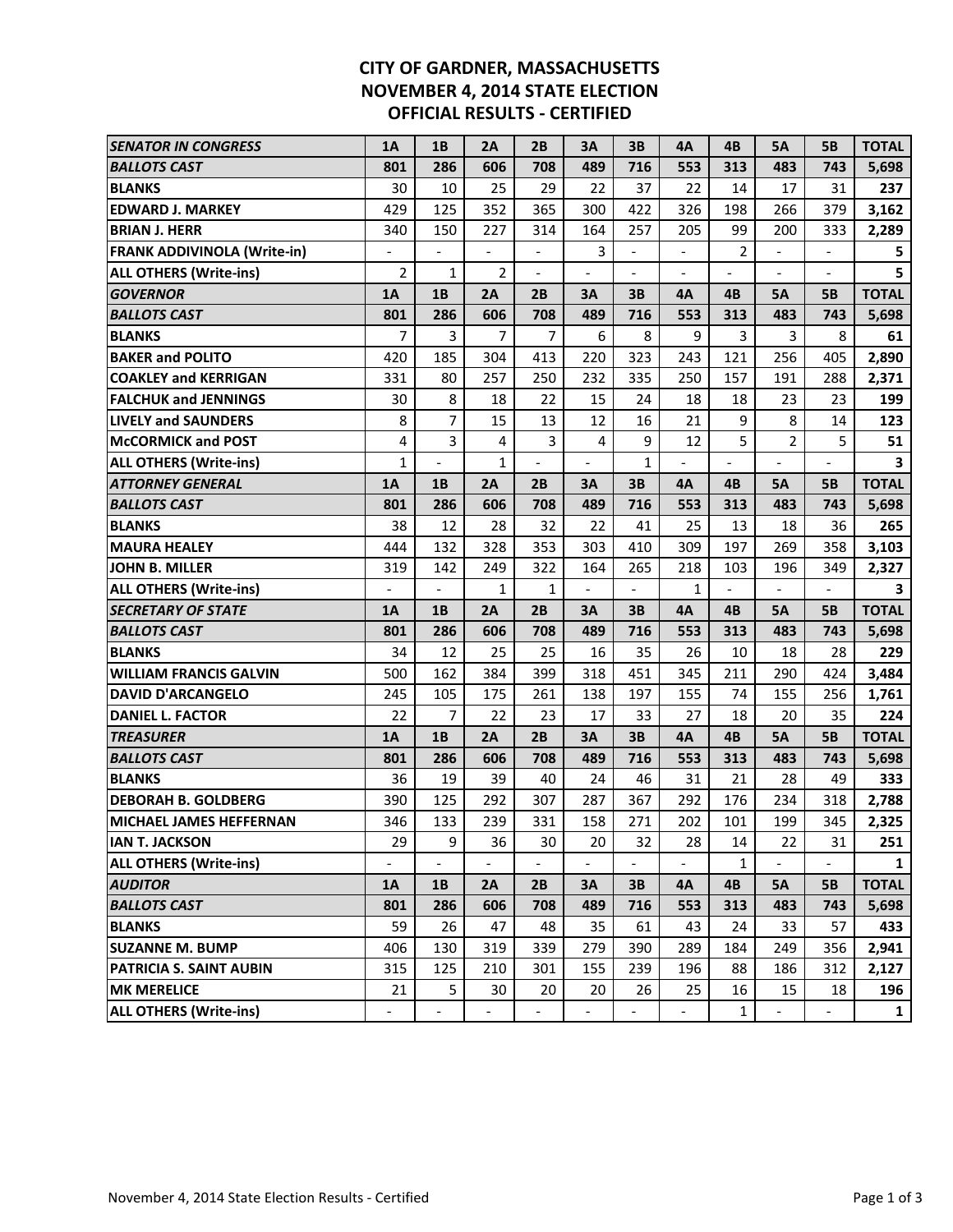## **CITY OF GARDNER, MASSACHUSETTS NOVEMBER 4, 2014 STATE ELECTION OFFICIAL RESULTS - CERTIFIED**

| <b>REPRESENTATIVE IN CONGRESS</b>        | <b>1A</b>                | 1B             | 2A            | 2B           | 3A             | 3B                       | 4A  | 4B  | 5А        | <b>5B</b>    | <b>TOTAL</b>   |
|------------------------------------------|--------------------------|----------------|---------------|--------------|----------------|--------------------------|-----|-----|-----------|--------------|----------------|
| <b>BALLOTS CAST</b>                      | 801                      | 286            | 606           | 708          | 489            | 716                      | 553 | 313 | 483       | 743          | 5,698          |
| <b>BLANKS</b>                            | 33                       | 8              | 31            | 35           | 20             | 36                       | 22  | 9   | 20        | 32           | 246            |
| <b>NICOLA S. TSONGAS</b>                 | 490                      | 157            | 372           | 377          | 328            | 454                      | 340 | 227 | 296       | 419          | 3,460          |
| <b>ROSEANN L. EHRHARD WOFFORD</b>        | 277                      | 121            | 203           | 295          | 141            | 226                      | 191 | 77  | 167       | 292          | 1,990          |
| <b>ALL OTHERS (Write-ins)</b>            | $\mathbf{1}$             |                | $\frac{1}{2}$ | 1            |                |                          |     |     |           |              | $\overline{2}$ |
| <b>COUNCILLOR</b>                        | <b>1A</b>                | 1B             | 2A            | 2B           | 3A             | 3B                       | 4A  | 4B  | <b>5A</b> | <b>5B</b>    | <b>TOTAL</b>   |
| <b>BALLOTS CAST</b>                      | 801                      | 286            | 606           | 708          | 489            | 716                      | 553 | 313 | 483       | 743          | 5,698          |
| <b>BLANKS</b>                            | 281                      | 75             | 216           | 232          | 176            | 232                      | 192 | 107 | 162       | 231          | 1,904          |
| JENNIE L. CAISSIE                        | 518                      | 210            | 387           | 471          | 310            | 477                      | 357 | 204 | 319       | 511          | 3,764          |
| <b>ALL OTHERS (Write-ins)</b>            | $\overline{2}$           | 1              | 3             | 5            | 3              | 7                        | 4   | 2   | 2         | $\mathbf{1}$ | 30             |
| <b>SENATOR IN GENERAL COURT</b>          | <b>1A</b>                | 1B             | 2A            | 2B           | 3A             | 3B                       | 4A  | 4B  | <b>5A</b> | <b>5B</b>    | <b>TOTAL</b>   |
| BALLOTS CAST                             | 801                      | 286            | 606           | 708          | 489            | 716                      | 553 | 313 | 483       | 743          | 5,698          |
| <b>BLANKS</b>                            | 18                       | 11             | 23            | 27           | 12             | 21                       | 17  | 9   | 15        | 22           | 175            |
| <b>JENNIFER L. FLANAGAN</b>              | 526                      | 160            | 383           | 386          | 339            | 481                      | 360 | 223 | 311       | 424          | 3,593          |
| <b>RICHARD M. BASTIEN</b>                | 257                      | 115            | 199           | 292          | 138            | 214                      | 176 | 81  | 157       | 297          | 1,926          |
| <b>ALL OTHERS (Write-ins)</b>            | $\overline{\phantom{a}}$ |                | $\mathbf{1}$  | 3            |                |                          |     |     |           |              | 4              |
| <b>REPRESENTATIVE IN GENERAL COURT</b>   | <b>1A</b>                | 1B             | 2A            | 2B           | 3A             | 3B                       | 4A  | 4B  | 5А        | <b>5B</b>    | <b>TOTAL</b>   |
| <b>BALLOTS CAST</b>                      | 801                      | 286            | 606           | 708          | 489            | 716                      | 553 | 313 | 483       | 743          | 5,698          |
| <b>BLANKS</b>                            | 17                       | 4              | 16            | 22           | 13             | 17                       | 19  | 8   | 14        | 23           | 153            |
| JONATHAN D. ZLOTNIK                      | 437                      | 146            | 324           | 330          | 290            | 405                      | 333 | 198 | 266       | 382          | 3,111          |
| <b>GARRET SHETRAWSKI</b>                 | 346                      | 136            | 266           | 355          | 186            | 294                      | 200 | 107 | 203       | 338          | 2,431          |
| <b>ALL OTHERS (Write-ins)</b>            | 1                        |                |               | $\mathbf{1}$ |                |                          | 1   |     |           |              | 3              |
| <b>DISTRICT ATTORNEY</b>                 | 1A                       | 1B             | 2A            | 2B           | 3A             | 3B                       | 4A  | 4B  | 5А        | <b>5B</b>    | <b>TOTAL</b>   |
| <b>BALLOTS CAST</b>                      | 801                      | 286            | 606           | 708          | 489            | 716                      | 553 | 313 | 483       | 743          | 5,698          |
| <b>BLANKS</b>                            | 229                      | 82             | 163           | 196          | 121            | 177                      | 122 | 65  | 132       | 215          | 1,502          |
| JOSEPH D. EARLY, JR.                     | 570                      | 202            | 440           | 509          | 368            | 539                      | 425 | 247 | 350       | 527          | 4,177          |
| <b>ALL OTHERS (Write-ins)</b>            | $\overline{2}$           | $\overline{2}$ | 3             | 3            | $\overline{a}$ | $\overline{\phantom{a}}$ | 6   | 1   | 1         | $\mathbf{1}$ | 19             |
| <b>REGISTER OF PROBATE</b>               | 1A                       | 1B             | 2A            | 2B           | 3A             | 3B                       | 4A  | 4B  | <b>5A</b> | <b>5B</b>    | <b>TOTAL</b>   |
| <b>BALLOTS CAST</b>                      | 801                      | 286            | 606           | 708          | 489            | 716                      | 553 | 313 | 483       | 743          | 5,698          |
| <b>BLANKS</b>                            | 49                       | 17             | 35            | 47           | 28             | 41                       | 36  | 20  | 30        | 44           | 347            |
| <b>STEPHEN G. ABRAHAM</b>                | 364                      | 104            | 303           | 287          | 263            | 340                      | 265 | 165 | 239       | 302          | 2,632          |
| <b>STEPHANIE K. FATTMAN</b>              | 388                      | 165            | 268           | 374          | 198            | 335                      | 252 | 128 | 214       | 397          | 2,719          |
| <b>QUESTION 1 (Gas Tax Indexing)</b>     | 1A                       | 1B             | 2A            | 2B           | 3A             | 3B                       | 4Α  | 4B  | 5А        | <b>5B</b>    | <b>TOTAL</b>   |
| <b>BALLOTS CAST</b>                      | 801                      | 286            | 606           | 708          | 489            | 716                      | 553 | 313 | 483       | 743          | 5,698          |
| <b>BLANKS</b>                            | 28                       | 8              | 33            | 19           | 20             | 29                       | 29  | 17  | 15        | 16           | 214            |
| <b>YES</b>                               | 426                      | 182            | 303           | 398          | 225            | 326                      | 263 | 159 | 265       | 383          | 2,930          |
| <b>NO</b>                                | 347                      | 96             | 270           | 291          | 244            | 361                      | 261 | 137 | 203       | 344          | 2,554          |
| <b>QUESTION 2 (Updating Bottle Bill)</b> | <b>1A</b>                | <b>1B</b>      | 2A            | 2B           | 3A             | 3B                       | 4A  | 4B  | <b>5A</b> | <b>5B</b>    | <b>TOTAL</b>   |
| <b>BALLOTS CAST</b>                      | 801                      | 286            | 606           | 708          | 489            | 716                      | 553 | 313 | 483       | 743          | 5,698          |
| <b>BLANKS</b>                            | 13                       | 1              | 11            | 8            | 13             | 10                       | 12  | 8   | 4         | 5            | 85             |
| <b>YES</b>                               | 128                      | 25             | 106           | 78           | 74             | 103                      | 96  | 44  | 69        | 80           | 803            |
| <b>NO</b>                                | 660                      | 260            | 489           | 622          | 402            | 603                      | 445 | 261 | 410       | 658          | 4,810          |